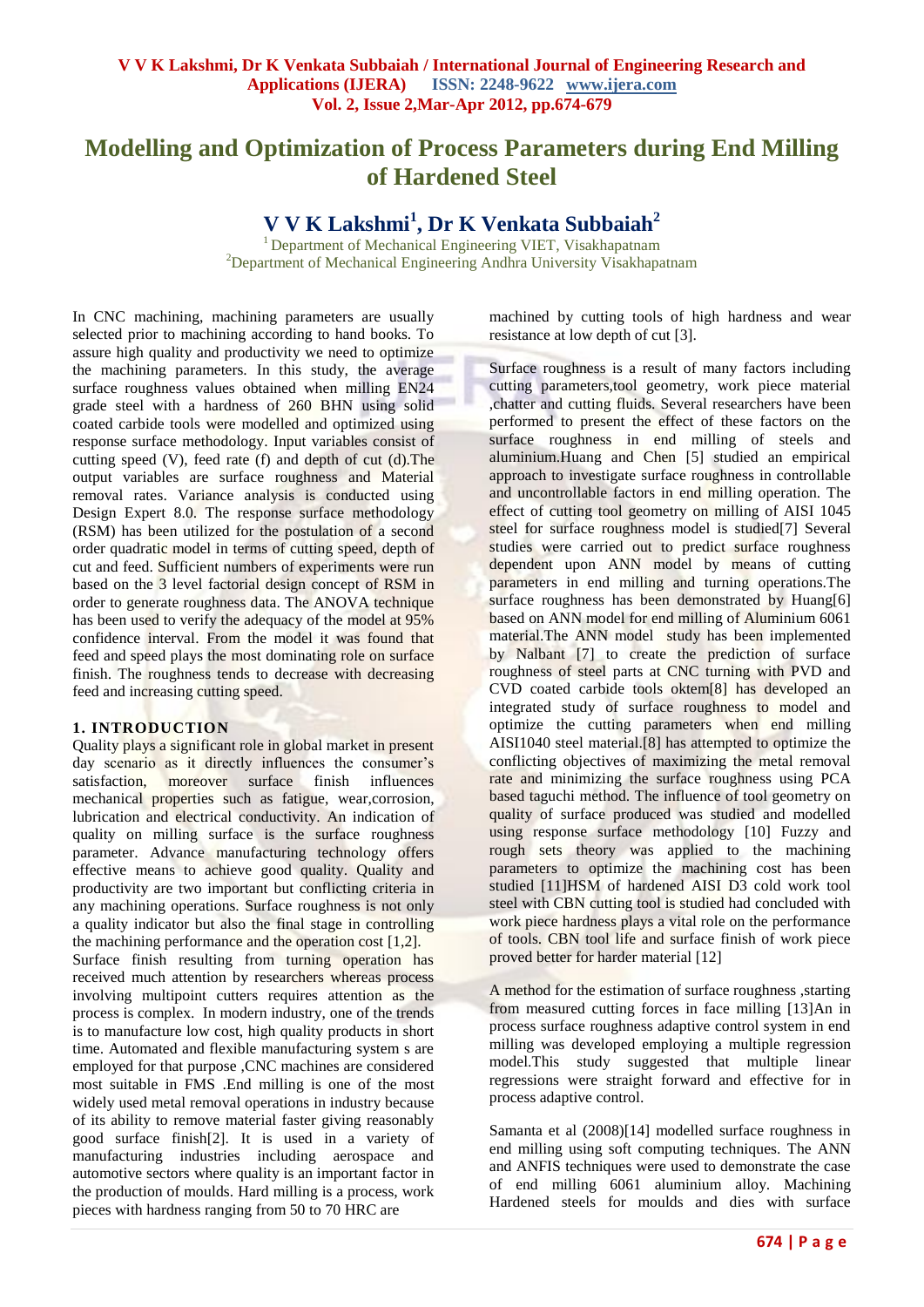roughness constraints are commonly applied in industry and require costly and time consuming traditional operations such as electro discharge machining or grinding Recently research studies has shown that the use of high performance machining operations can be used instead for these operations with important benefits of reducing the lead times and costs(Siller et al) However tool wear process impacts directly surface roughness so optimal cutting parameters are difficult to obtain since they vary according to cutting tool state. Therefore in order to use high performance machining process extra effort has to be conducted in tuning the cutting parameters for optimal machining.

The optimization techniques used in this study are Response surface methodology and Artificial Neural Networks based on Back propagation learning algorithm and tested to control the performance of the trained ANN model. The neural network models have been created based on back propagation learning algorithm when machining operations on the material under wet –dry conditions for surface roughness prediction by the help of input output parameters [15-17]

## **2 Experimental Set Up and Plan 2.1 Design of Experiments**

The design of experimentation has a significant role on the number of experiments needed. Therefore cutting experiments have to be designed In this study a 3 level full factorial were performed to obtain the surface roughness values A total of 27 experiments are conducted at 3 levels for the three input variables speed, feed, depth of cut. Table 1 shows the measured Ra and MRR values.

#### **2.2 Equipment and material**

In this research the cutting experiments are conducted on a Vertical CNC Mill Vertical Machining center BMV 45 T20 with a spindle RPM of 10000.

#### **Work piece material**

The work piece material used for present work was En24 alloy steel. The chemical composition of En24 is given in Table-1. The hardness of the material is around 250 BHN Table-1. Chemical composition (wt %) of En24

| $\frac{9}{6}$ | Ni<br>$\%$ | Mn<br>$\frac{1}{2}$ | Cr<br>(0/0) | Mo   | Si   |
|---------------|------------|---------------------|-------------|------|------|
| 0.4           | .4         | $\rm 0.5$           | 1.18        | 0.27 | 0.28 |

En 24 steel alloy of 70\*70\*30 was prepared and utilized for experimentation. Initially the pieces were prepared for experimentation. En24 is nickel molybdenum chromium steel with high strength and toughness. Steel is widely used in the die and mould making industry due to it physical properties and hardness. It is difficult to machine these materials as hardness is  $> 40$  HRC

#### **Tool**

Commercially available CVD coated carbide tools have been used. The tools used are flat end mill cutters produced by WIDIA (EM-TiAlN). The tools are coated with TiAlN coating.

Cutter diameter = 8 mm Fluted length  $= 38$  mm Helix angle  $= 300$  $Hardness = 1570$  HV Density =  $14.5$  g/cc Transverse rupture strength =3800 N/mm2 The cutting tool used is solid coated 8 mm Diameter four fluted end mill.



*Fig 1 Four flute solid carbide end mill cutter*

## **2.3 Measurement of Surface Roughness**

The most practical way of determining the surface roughness is to measure the surface roughness which is defined as the irregularities remained on the surface after machining process. The average roughness Ra is used in present study. Ra is measured using a surface roughness testing instrument which has a probe at one end. During measuring 3mm was set as the cut of length

#### **3 Design of Experiments**

#### **3.1 Machining parameters and Levels**

The input parameters considered are cutting speed, feed, depth of cut are taken at 3 levels and full factorial design has been applied. There are 27 runs for the design and all the measured output and input parameters are shown in Table 2 below.

|              |         | Table 2          |              |
|--------------|---------|------------------|--------------|
| Lev          | Cutting | <b>Feed Rate</b> | Depth of cut |
| el           | Speed   | (mm/Rev)         | (mm)         |
|              | (m/min) |                  |              |
|              | 100     | 0.20             | 0.2          |
| C            | 150     | 0.25             | 0.3          |
| $\mathbf{R}$ | 200     | 0.30             | 0.4          |

**Table 3** shows the actual Design data and the measured surface roughness and MRR

| Std | Run | Speed<br>(RPM) Feed |     | DOC<br>(mm) | Ra   | MRR  |
|-----|-----|---------------------|-----|-------------|------|------|
| 25  |     | 2000                | 800 | 0.2         | 0.87 | 1280 |
| 1   | 2   | 2000                | 500 | 0.2         | 2.12 | 800  |
| 15  | 3   | 2000                | 500 | 0.35        | 2.39 | 1400 |
| 16  | 4   | 2000                | 500 | 0.5         | 2.56 | 2000 |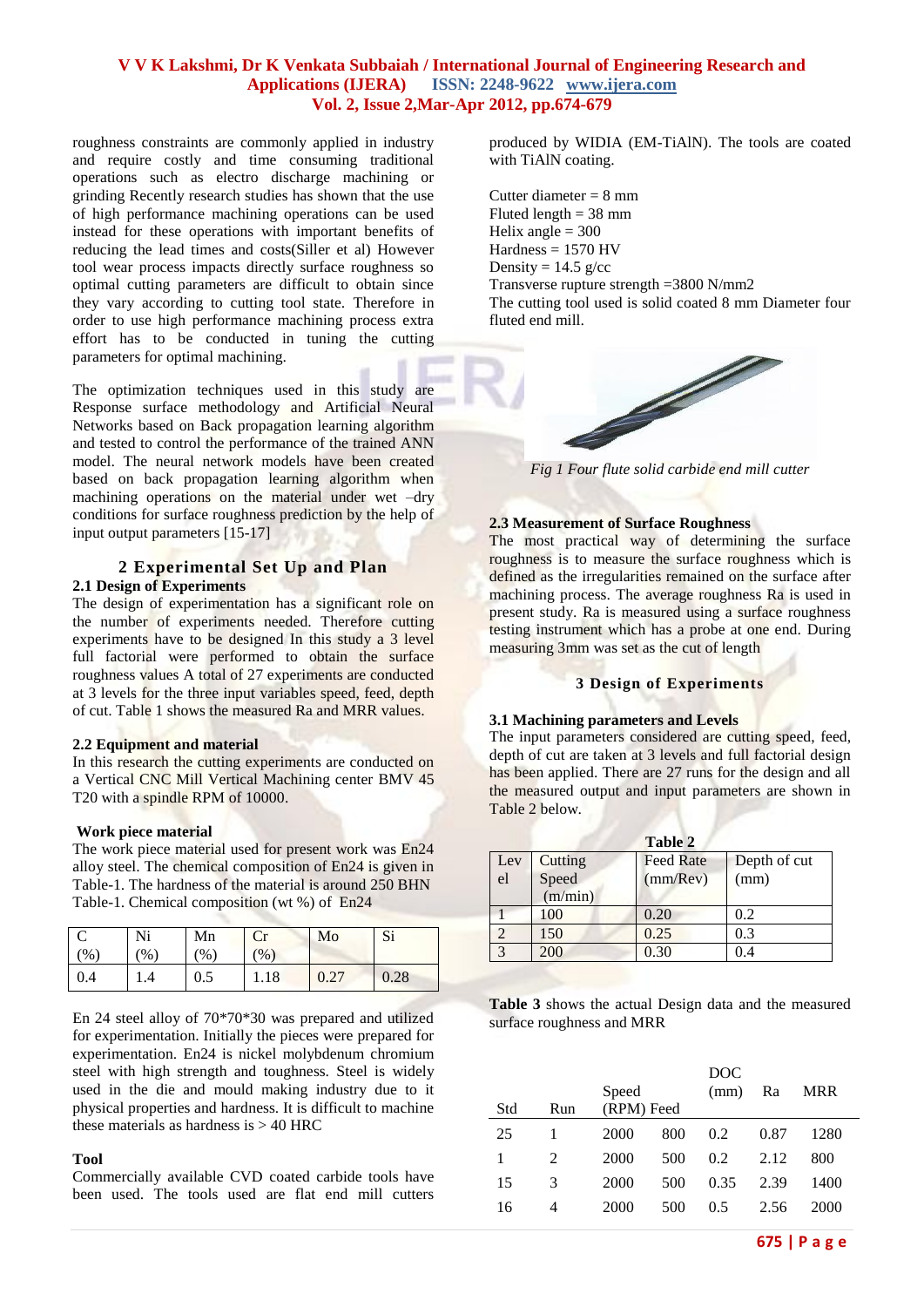| 2                        | 5  | 2000 | 200 | 0.2  | 0.8            | 320  |
|--------------------------|----|------|-----|------|----------------|------|
| 23                       | 6  | 2000 | 200 | 0.35 | 0.88           | 560  |
| $\overline{\mathcal{L}}$ | 7  | 2000 | 200 | 0.5  | 1.15           | 800  |
| 11                       | 8  | 4000 | 800 | 0.2  | 0.67           | 1280 |
| 8                        | 9  | 4000 | 800 | 0.35 | 1.02           | 2240 |
| 20                       | 10 | 4000 | 800 | 0.5  | 1.06           | 3200 |
| 3                        | 11 | 4000 | 500 | 0.2  | 0.84           | 800  |
| 12                       | 12 | 4000 | 500 | 0.35 | 0.9            | 1400 |
| 10                       | 13 | 4000 | 500 | 0.5  | 0.82           | 2000 |
| 19                       | 14 | 4000 | 200 | 0.2  | 0.68           | 320  |
| 13                       | 15 | 4000 | 200 | 0.35 | 0.71           | 560  |
| 21                       | 16 | 4000 | 200 | 0.5  | 0.66           | 800  |
| 18                       | 17 | 8000 | 800 | 0.2  | 0.68           | 1280 |
| 17                       | 18 | 8000 | 800 | 0.35 | 0.73           | 2240 |
| 9                        | 19 | 8000 | 800 | 0.5  | 1.09           | 3200 |
| 24                       | 20 | 8000 | 500 | 0.2  | 1.23           | 800  |
| 6                        | 21 | 8000 | 500 | 0.35 | $\overline{1}$ | 1400 |
| 22                       | 22 | 8000 | 500 | 0.5  | 1.17           | 2000 |
| 5                        | 23 | 8000 | 200 | 0.2  | 1.41           | 320  |
| 14                       | 24 | 8000 | 200 | 0.35 | 1.24           | 560  |
| 7                        | 25 | 8000 | 200 | 0.5  | 1.6            | 800  |

#### **Table 4** ANOVA for Response Surface Quadratic Model

|       |   | 5.53  | 0.0019 | Significant |
|-------|---|-------|--------|-------------|
| 2.81  | 1 | 0.18  | 3.15   | 0.0961      |
| 0.11  | 1 | 0.11  | 1.9    | 0.1882      |
| 0.013 | 1 | 0.013 | 0.23   | 0.6404      |
| 0.75  | 1 | 0.75  | 13.25  | 0.0024      |
| 0.067 | 1 | 0.067 | 1.19   | 0.2918      |
| 0.18  | 1 | 0.18  | 3.21   | 0.0933      |
| 1.39  | 1 | 1.39  | 24.63  | 0.0002      |
| 0.37  | 1 | 0.37  | 6.52   | 0.022       |
|       |   | 0.31  |        |             |

Residual 0.85 15 0.057

Cor Total 3.66 24

"Model F-Value" this large could occur due to noise. Values of "Prob  $>$  F" less than 0.0500 indicate model terms are significant. In this case  $AB$ ,  $A^2$ ,  $B^2$  are significant model terms. Values greater than 0.1000 indicate the model terms are notsignificant. **Table 5**

| 3.2 Statistical analysis |  |
|--------------------------|--|
|--------------------------|--|

A response surface model was designed and analysed using design expert software Table 2 shows the Analysis of Variance ANOVA was carried out to determine the effect of cutting parameters on the surface roughness. Table 3 and table 4 shows the statistical significance of the cutting parameters and surface roughness A three level factorial response surface methodology with quadratic design model is used.

From Table 3 then Model F-value of 5.53 implies the model is significant. There is only a 0.19% chance that a

#### **Final Equation in Terms of Coded Factors:**

Ln(Ra) = -0.059 +0.26\*A+0.17 \* B+0.27 \* C-0.44 \* A \* B-0.28 \* A \* C+0.42 \* B \* C+1.06 \* A<sup>2</sup>-0.35 B<sup>2</sup>+0.047 \* C<sup>2</sup> (1)

#### **Final Equation in Terms of Actual Factors:**

Ln(Ra)=0.16097-5.00230\*10<sup>-004</sup>\*speed +3.47339\*10  $^{003}$ \*feed +0.099925\*doc-3.1424610<sup>-007</sup> \* speed \* feed -1.74474\*10<sup>-004</sup>\*speed\*doc +2.96837\*10<sup>-003</sup> \* feed \* doc +6.61710\*10<sup>-008</sup>\* speed<sup>2</sup> -2.88307\*10<sup>-006</sup> \*feed<sup>2</sup>+0.29504 \* doc<sup>2</sup> ----------------(2)

| Std. Dev.    | 0.24   | R-Squared             | 0.7684 |
|--------------|--------|-----------------------|--------|
| Mean         | 0.042  | Adj R-Squared         | 0.8294 |
| $C.V. \%$    | 567.95 | Pred R-Squared        | 0.8416 |
| <b>PRESS</b> | 2.78   | <b>Adeq Precision</b> | 8.674  |

The "Pred R-Squared" of 0.8416 is close to the "Adj R-Squared" "Adeq Precision" measures the signal to noise ratio. A ratio greater than 4 is desirable. Ratio of 8.674 indicates an adequate signal. This model can be used to navigate the designspace



figure 2 Contour plot for response 1 Surface Roughness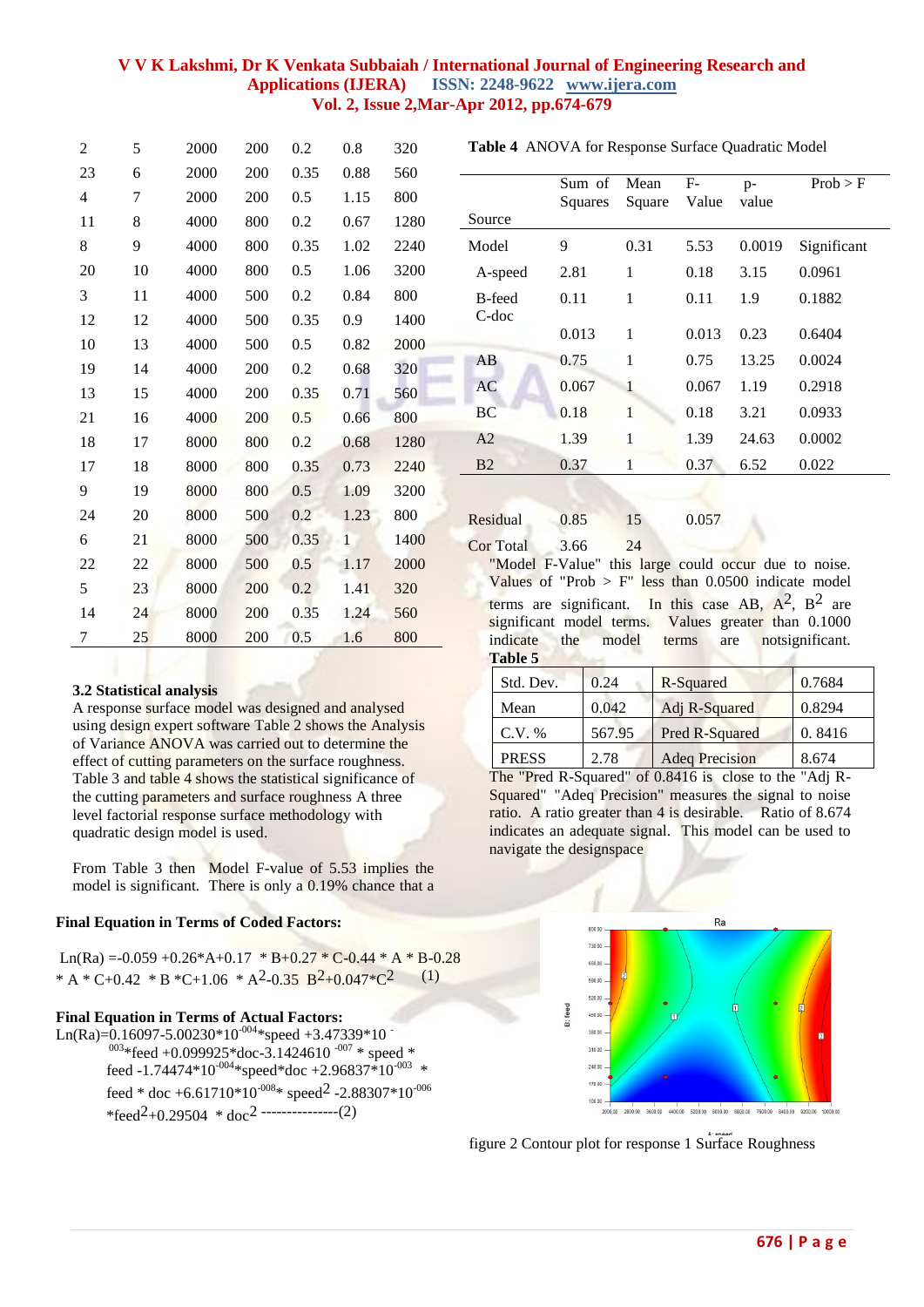

 Figure 3 Response surface for surface roughness with significant parameters Speed and feed

**Final Equation in Terms of Coded Factors:**

MRR=1800.00+0.000 \* A+1400.00\* B+1440.00 \* C+0.000 \*A\*B+0.000\*A\* C+1120.0\*B\*C









Figure 4 Response surface for Material Removal Rate(MRR)

**ANOVA for Response Surface 2FI Model** Response 2 Material removal rate(MRR) The Model F-value of 63660000.00 implies the model is significant. There is only a 0.01% chance that a "Model F-Value" this large could occur due to noise.Values of "Prob  $>$  F" less than 0.0500 indicate model terms are significant.In this case A, B, C, AB, AC, BC are significant model terms

| Std. Dev.    | 0.000                                          |  |  |
|--------------|------------------------------------------------|--|--|
|              | Mean1294.40 Adj R-Squared 1.0000               |  |  |
| $C.V. \%$    | $0.000\,$                                      |  |  |
| <b>PRESS</b> | 0.000                                          |  |  |
|              | he "Dred D Squared" of 1,0000 is in reasonable |  |  |

The "Pred R-Squared" of 1.0000 is in reasonable agreement with the "Adj R-Squared" of 1.0000. agreement with the "Adj R-Squared" of1.0000. **4 Multi Objective Function**

The optimization problem for the study is a multi objective optimization problem. The objectives considered are Material removal rate (MRR) and surface roughness.MRR is the measurement of productivity and Surface roughness is the measurement of Quality.MRR can be expressed as product of depth of  $cut(d)$  and feed(f) and width of the cutter $(w)$ . Equation 4 represents MRR Surface roughness is measured during experimentation and is usually denoted as given by equation 5 where x1,x2,x3 are empirical coefficients.

$$
MRR = d* f* w \qquad (4)
$$

 $Ra = k V^{x1}f^{x2}d^{x3}$ <sup>(5)</sup>

These objectives are conflicting ie to achieve high productivity quality need to be compromised vice versa. The multi objective function is defined is defined using a desirability function approach.[16] Table 4 shows the upper and lower constraints with the weights and desirability factor(importance)

|        |                                    | Table 4 Optimization Constraints |                                 |   |   |
|--------|------------------------------------|----------------------------------|---------------------------------|---|---|
| Name   | Goal                               | Lower                            | Upper<br>Limit Limit Weight Imp |   |   |
|        | A:speed is in range $2000$ 10000 1 |                                  |                                 |   | 3 |
| B:feed | is in range $100$ 800              |                                  |                                 | 1 | 3 |
| C:doc  | is in range $0.1$ 0.9              |                                  |                                 | 1 | 3 |
| Ra     | minimize $0.66$ 1.56               |                                  |                                 | 1 | 3 |
| MRR    | maximize 320                       |                                  | 3200                            | 1 |   |

Once the objective function defined and the constraints imposed the results obtained by design expert are as shown in table 5 with a desiribilty factor of .933 which is high.So the optimum value of speed is 6300 RPM ,feed 800 mm/min depth of cut is 0.5 for a minimum surface roughness value of .47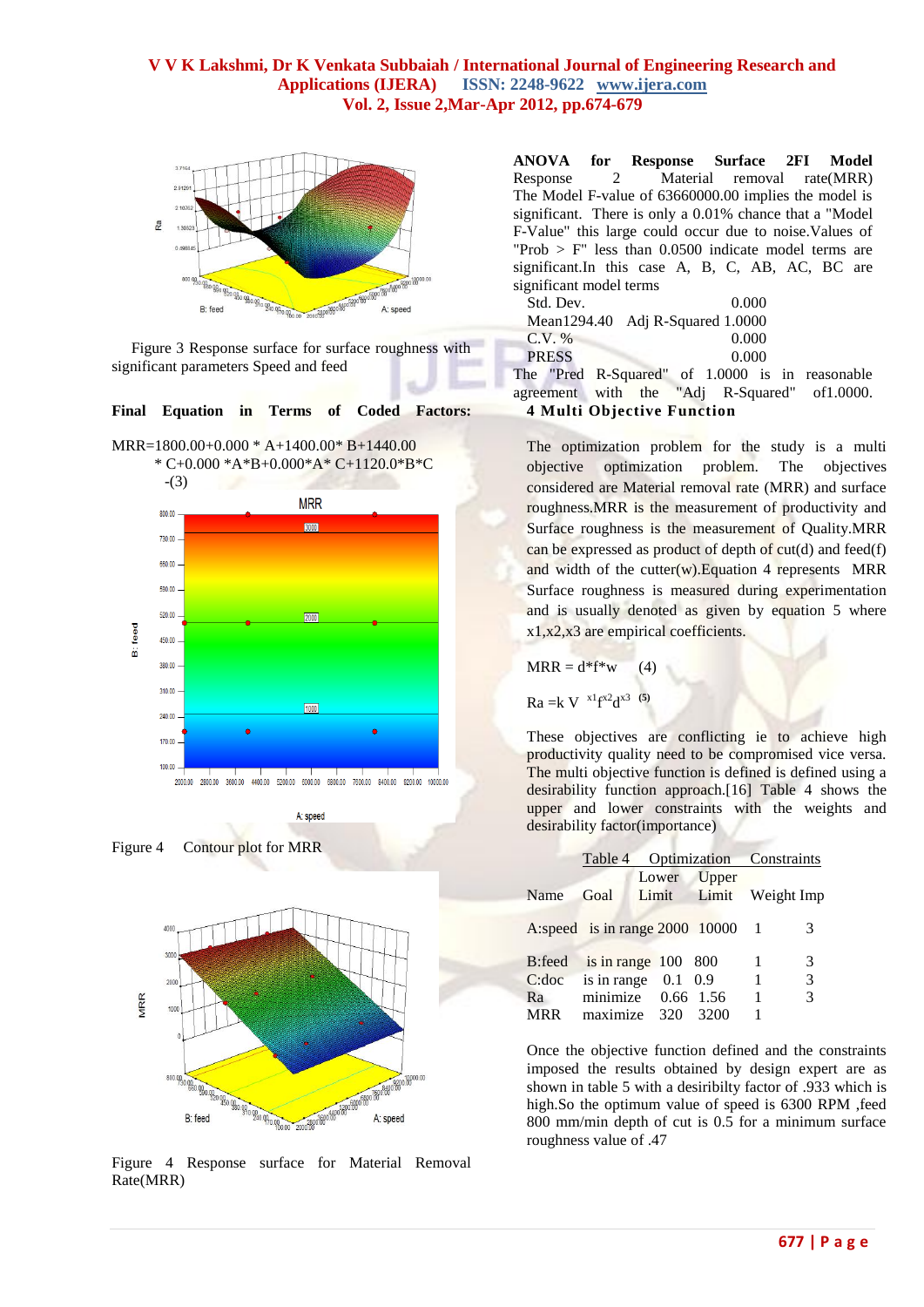#### **Table 5**

| <b>OptimumValues</b> |  |  |  |  |                                         |                                        |
|----------------------|--|--|--|--|-----------------------------------------|----------------------------------------|
|                      |  |  |  |  |                                         | Num speed feed doc Ra MRR Desiribility |
| $\mathbf{1}$         |  |  |  |  | 6338.96 800.00 0.50 0.67643 93200 0.933 |                                        |



Figure 5 contour plot for speed vs feed for given desirability



Figure 6 Response surface for optimized output

## **5 Optimization Results**

The optimum cutting parameters were obtained maximizing the overall desirability function which depends on the models and the individual desirability and weights coefficients the results of the optimum procedure showed the optimum conditions as Speed 160m/min and feed 800mm/min and depth of cut 0.5 mm

Table 6 Optimization Results From RSM for Surface Roughness and MRR optimization

| Two-sided  |         | $Confidence =$<br>95% |              |               | $n = 1$          |
|------------|---------|-----------------------|--------------|---------------|------------------|
| Factor     | Name    | Level                 | Low<br>Level | High<br>Level | Std.<br>Dev.     |
| A          | Speed   | 6339                  | 2000         | 8000          | 0                |
| B          | Feed    | 800                   | 200          | 800           | 0                |
| C          | Doc     | 0.5                   | 0.2          | 0.5           | 0                |
| Respo      | Predict | Std                   | SЕ           | 95% PI        | <b>PI</b><br>95% |
| nse        | ion     | Dev                   | $(n=1)$      | low           | high             |
| Ra         | 0.77    | 0.23                  |              | 0.424         | 1.42             |
| <b>MRR</b> | 4000    | 0                     | $^{(1)}$     | 3200          | 3200             |
|            |         |                       |              |               |                  |

The roughness values obtained from different trials are presented in last column of Table I. A second order quadratic model has been intended to develop which will take into account the quadratic and interactive effects beside the individual factors. Table III presents each of the estimated effects, along with their interactions and standard error. The ANOVA table tests the statistical significance of each effect by comparing the mean square against an estimate of the experimental error . In thiscase, Values of "Prob  $>$  F" less than 0.0500 indicate model terms are significant. In this case AB,  $A^2$ ,  $B^2$  are significant model terms at confidence interval of 95%. Values greater than 0.1000 indicate the model terms are not significant. Cutting speed, axial depth of cut and feed are Expressed in logarithmic transformation. Since all the three parameters are under the same logarithmic scale, the factor with highest value of coefficient possesses the most dominating effect over the response.

From the model, feed has the most significant effect over roughness, followed by the cutting speed. However, axial depth of cut tends to have very little effect on surface finish. Fig. 1 shows the contours of experimental results and predicted surface roughness values generated by the Quadratic response model. From Fig. 1 it can be affirmed that the 2nd order model is adequate to predict the surface roughness values closer to the experimental results The response surface plot is a good tool to estimate the region of optimum response, which is basically similar to the 3-D wire frame plot Fig. 2 and 3 show the logarithmic roughness as the function of and, for the minimum and maximum values of B. As it is observed from Fig. 2 and 3, roughness increases with increasing feed and decreasing cutting speed. Equation is valid for end milling of En 24 alloy steel using Solid coated carbide tool cutting speed *V*, feed *f,* and axial depth of cut, A : 161.70m/min  $\leq$  V  $\leq$  232.10 m/min, 1.17 mm  $\leq$  doc  $\leq$  2.55 mm, and 200 mm/min  $\leq$  feed  $\leq$  800 mm/tooth, respectively.

## **6. CONCLUSION**

This paper presents an experimental investigation on surface finish and material removal rate during the high speed end milling of En24 alloy steel in order to develop an appropriate roughness prediction model and optimize the cutting parameters using RSM. Based on the response surface concept and 3 level factorial, adequate numbers of experiments were performed to generate the roughness data. These results were used to develop a 2nd order quadratic model to predict surface roughness. The general conclusions from the current study can- be summarized as follows:

- 1. RSM has been proven to be an efficient method to predict the surface finish during end-milling of En 24 alloy steel. It also reduces the total numbers of experiment quite significantly.
- 2. The quadratic second order models, developed to predict the surface roughness value, could provide predicted values of surface roughness pretty close to